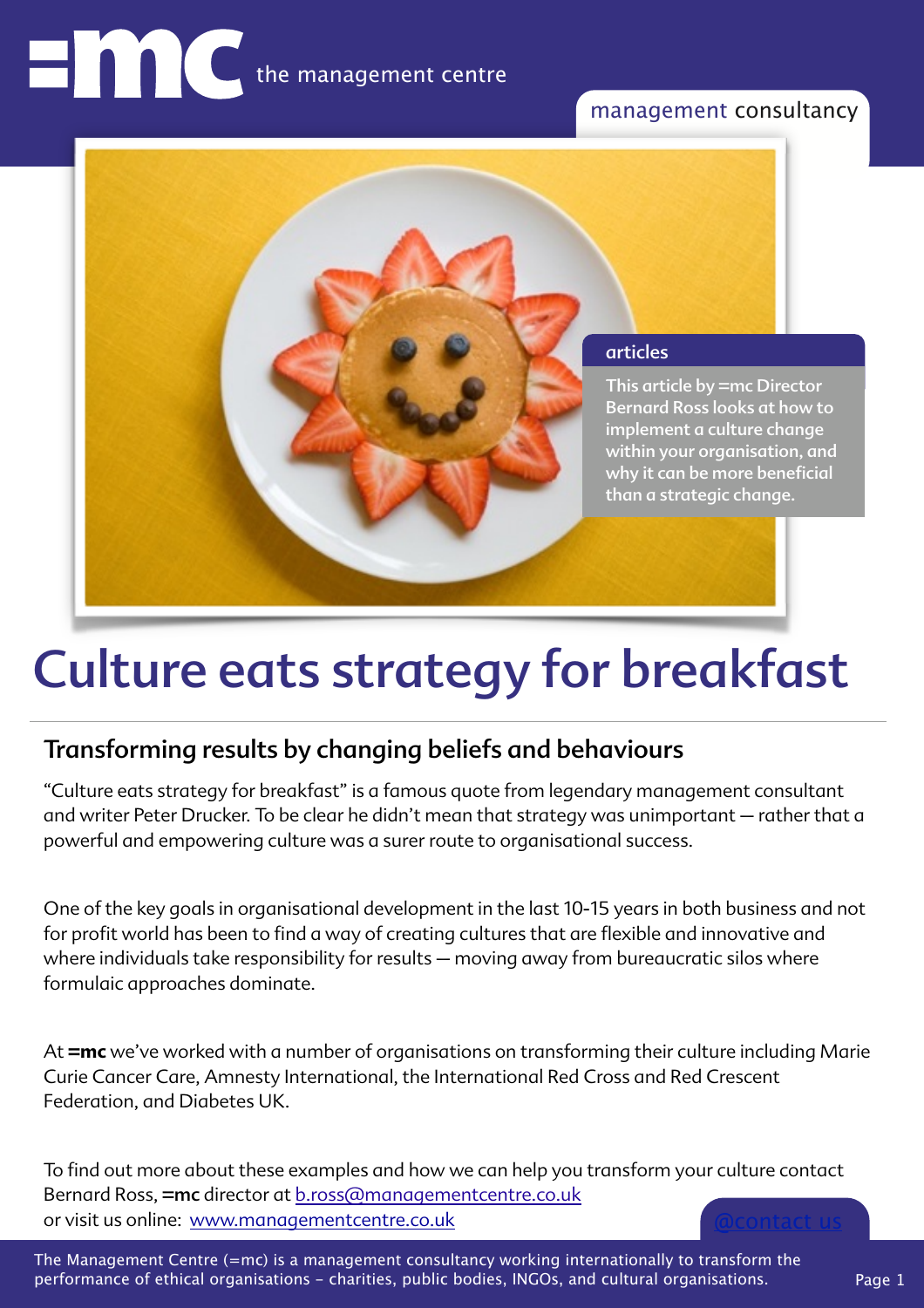# The culture challenge

The challenge is how to frst *describe* strategy, and then challenge two is how to *change* it. There are been, over the years, a number of models developed to help map culture. Harrison and Handy, for example, have developed similar models based around the idea of four frameworks or Greek gods. You can find out about that approach here: [8 Gods of Management by Harrison & Handy](http://www.provenmodels.com/8). The drawback with the Harrison/Handy model, however, is that maybe it's a little too simple and even if it's simple it's hard to decide how and where to change.

One of the most powerful and effective models, however, is the one developed by two UK academics Johnson and Scholes. This model is called the cultural web, and it's the one we use most commonly in The Management Centre when working with customers on culture change.

# The cultural web

Johnson and Scholes identifed a number of linked elements that make up culture. Importantly, they didn't try and specify any one best culture. Instead they argue that by analysing each element you can decide if the current approach helps to deliver your vision and mission or hinder it.



The Management Centre (=mc) is a management consultancy working internationally to transform the performance of ethical organisations - charities, public bodies, INGOs, and cultural organisations.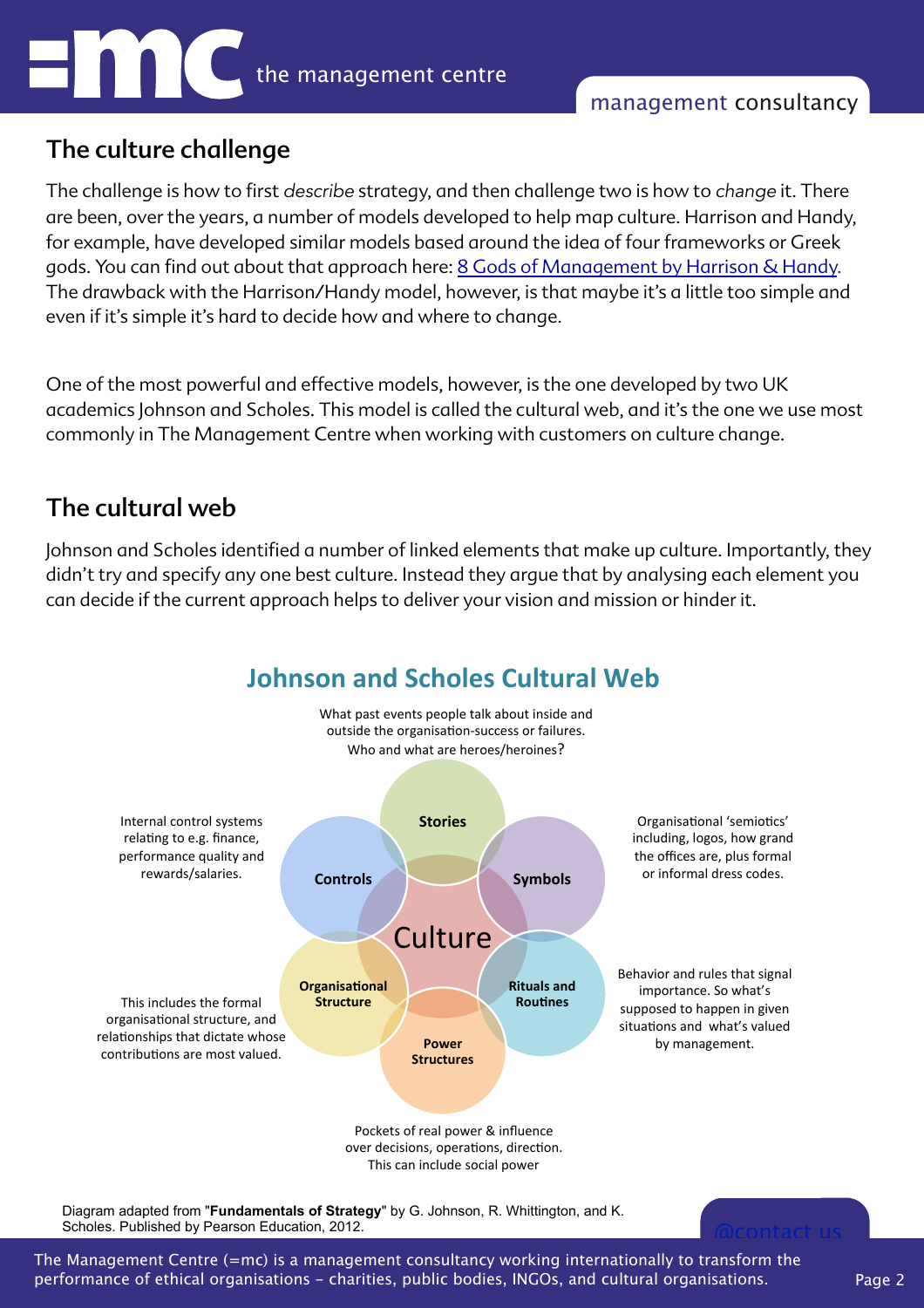The six elements they defined are:

Enn

- Stories and myths: covers events and people discussed inside and outside the organisation. So who are the heroes and heroines – and who are the villains? This categorization guides on what is seen as success. So consider the way in which Steve Jobs was in regarded in Apple. (And John Scully?)
- Rituals and Routines: covers the patterns of systematic behaviour that are seen as normal. Usually this determines what's supposed to happen in a particular situation. These rituals can be positive – supporting colleagues, responding to customer queries in 24 hrs. But they can be negative – bullying, sexism, etc. So think of some rituals in the armed forces – both +ive and – ive.
- Symbols every office has symbols: from who has a corner or separate office to the daily dress code or who can fly business class. Symbols can extend to the branding - fun or serious – and the ways the organisation portrays itself through what it sponsors. Think of Google's obsession with showing slides and table tennis in the office. The symbolism is college meets work.
- Organisational Structure: the organogram is one formal representation of structure who reports to who. But there are other power structures in an organisation – around what Malcolm Gladwell calls social power. Theatres are interesting organisations where the star performer may have more power than the director – who is theoretically in charge.
- Control Systems: every organisation has 'controls.' These include systems for setting and maintaining standards for finance and quality. They may also include reward and promotion systems. Some organisations have strict standards - office time, use of emails etc. And some are looser. But these can change: consider the impact of Nick Leason-type scandals on banking.
- Power Structures: some people or groups have significant decision-making powers within an organisation. These structures can be formal – the CEO, the SMT or the Board. Or they can be informal – perhaps a strong trades union able to derail or sanction decisions. Think of the RMT union in the London Transport system.

At the centre of the web sits the summary of these – the culture paradigm. (Johnston and Scholes call this 'the paradigm' or 'the recipe' – the summary of how these elements interconnect.

# How the elements interact

One of the key elements of the web model is that all the above issues interact and even overlap. (So, for example, many elements an expressed in the symbols element)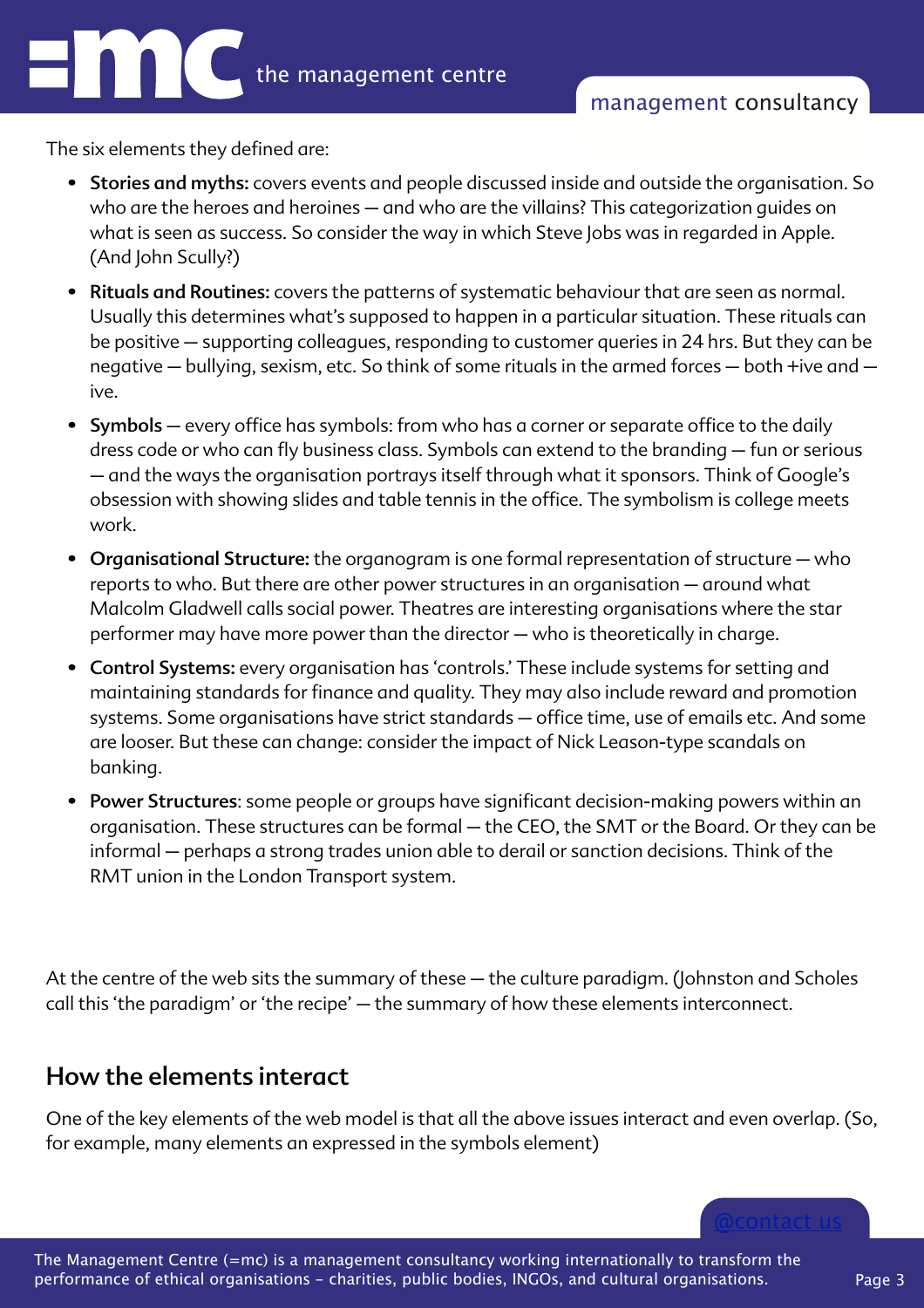# NHS Case Study

Enni

The illustration below shows a cultural web drawn up by managers in one part of the UK's National Health Service. In our experience it would be similar to many state-managed health care systems in other countries. Note, however, that the view expressed below is primarily that of *managers*. Clinicians or nursing staff might well have quite different view. And so might you!

## Routines and rituals

Many hospitals have routines for consultation and prescribing drugs. Rituals have to do with what the managers described as "infantilising." These processes "sorted patients out" – putting them to bed and waking them up at certain times, addressing them informally, having fixed mealtimes/ menus and so on. The subservience of patients was further emphasised by the role of clinicians with ritual-type consultation ceremonies and ward rounds. These routines and rituals emphasise it is the *professionals* who are in control.

#### **Stories**

Many stories in the groups engaged concern 'cures' – particularly from serious illnesses. (Notice many TV medical shows involve the A and E role.) So the heroes of the health service are not so much in caring, which is maybe where the focus should be. There are also constant stories about villainous politicians trying to change the system, and of heroic acts by the medical staff defending the system against the 'bean counting bureaucrats.' There is often a reference to a 'golden age' when the service was great – but no-one knows exactly when it was.

# Symbols

Symbols refect the various roles in the service. So uniforms are a key part of the role for some clinical and nursing staff. Senior clinicians have status symbols such as their own office or diary secretary. Many have their certificates displayed. Outside the building senior staff have designated parking places by name. Very senior clinicians even lose the 'Doctor' title and become plain but prestigious 'Mr.' The soubriquet 'teaching hospital' attached to an organisation makes it much more prestigious.

#### Power structures

Power is seen as fragmented between clinicians, nurses and administrators and managers. Historically, senior clinicians were the most powerful and managers were seen as "admin" or "bureaucrats." But as with other organisations, there was also a strong informal network of individuals and groups that coalesced around specific issues. Trades unions, for example, were at one time powerful, but their power has been in decline. Patient power is talked about but is really non existent.

The Management Centre (=mc) is a management consultancy working internationally to transform the performance of ethical organisations - charities, public bodies, INGOs, and cultural organisations.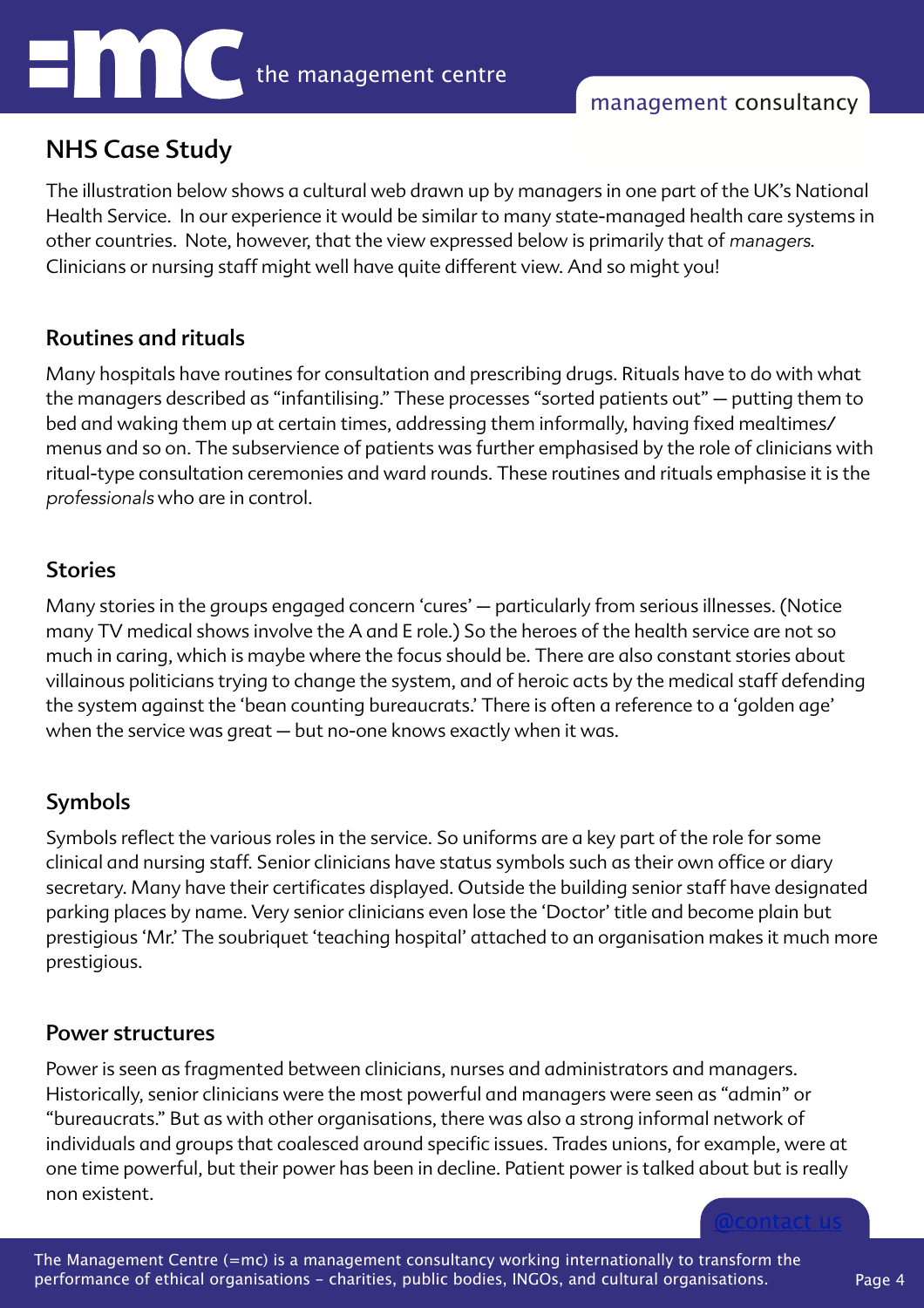# Organisational structures

Many services were organised by diseases or even body "bits': so ENT or oncology. Structures were seen as hierarchical and mechanistic. There was a clear pecking order between services, with the "caring" services low down the list – for example, community health professionals. Mental health was seen as well outside the mainstream. At the informal level there was lots of "tribalism" between functions and professional groups. So different groupings would go to different pubs after work. Organograms were complex with lots of matrix reporting.

# Control Systems

**HOOO** 

In hospitals the key measure has historically been "completed clinical episodes", i.e. activity, such as operations completed, rather than results. There has also latterly been an obsessive focus on targets – especially for waiting times. Control over staff is exerted by managers based around these targets. Worse still there is pressure to be 'seen' to make these targets – despite possible negative impact on other aspects of care. At the same time budget targets are often ignored – leading to huge overspends and losses in specific trusts.

# The Culture Paradigm

So the assumptions which constitute the culture paradigm in the example above refect the common public perception in the UK that the NHS is a "good thing" and public service which should be provided equally, free of charge at the point of delivery. (Though almost everyone agrees that it's too expensive to run.)

However, in our experience and from the case above, there is an emerging tension between a culture where medical values are central so the dominant view that "medics know best" and managers and patients need to 'fit in.' On the other hand there is an emerging view that the culture is changing to one where the obsession is with meeting bureaucratic targets set by managers or worse still politicians. Sadly in both these cultures 'patient need' is secondary.

Regardless of the overall power dynamic the NHS is an organisation concerned with curing illness rather than preventing it. For example, pregnancy is not an illness, but pregnant women often argue that hospitals treat them as though they are ill. Overall, the NHS is seen as belonging to those who provide or manage the service.

Of course the NHS isn't the only sector in transition. In many charities fundraising is seen as almost 'dirty,' a necessary evil. This culture has prevailed in the UK arts and culture until recently – but cutbacks in state funding mean that this is changing. In many development charities there is a move to a more 'development in partnership with local people' culture away from a simple 'emergency relief/foreign experts know best' culture.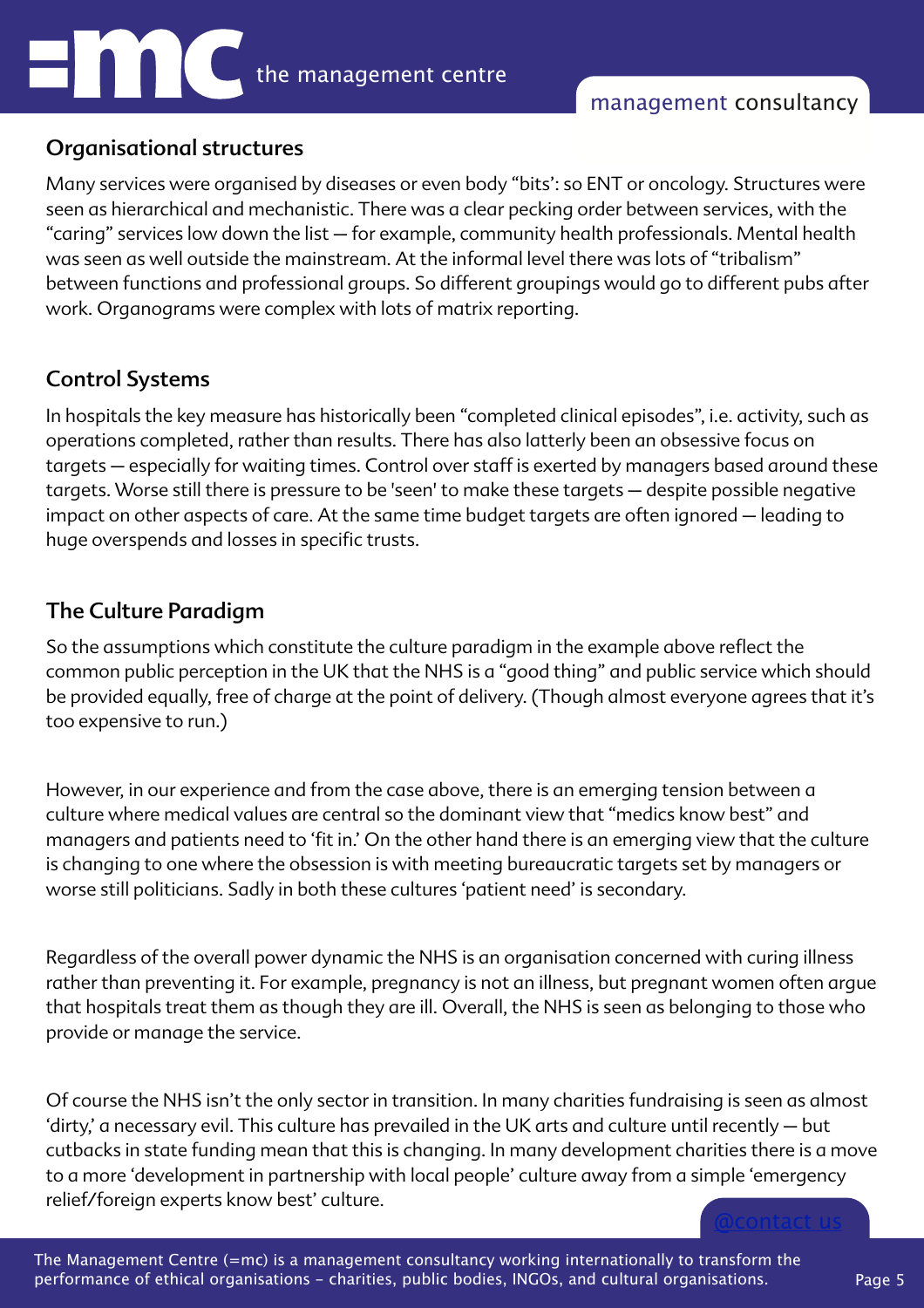Is your paradigm changing? Do you want it to change? Does a change in your environment mean you have to change? What to do?

# Five steps to change and align culture

*Understanding* culture is not enough. The point is to *change it*. And to do this you need to follow fve steps.

# 1. Analyse culture as it is now (and be honest!)

Job one is to sit down and work out accurately what the culture is now. There are a number of ways to do this. Focus groups, especially externally facilitated ones, can be a great way to get a real handle on this. You also might want to run an anonymous survey monkey study. (See below for suitable questions to ask.) It's essential that this is a candid 'warts and all' approach. You can map the results using the web model.

# 2. Imagine the culture as you want it to be

With the picture of your current cultural web complete, think next about how you would like things to be – ideally. (It will never be perfect in action.)

In the case of the NHS example above, we might suggest putting the patient literally at the centre of the culture to change the mindset.

Starting from your organisation's strategy, think about how you want your culture to work, if everything was correctly aligned. To make it concrete we often then list the key stakeholders and describe how things will be better for them in the new culture. These stakeholders could include: staff, beneficiaries, service users, donors and others.

# 3. Map the differences between the two

Now compare your two cultural web diagrams, and identify the differences between them. Considering your vision, mission and values:

- What strengths are clear from your analysis?
- What factors work and you just need to encourage and reinforce them?
- What weaknesses are hindering your vision and mission, or are misaligned?
- Which factors do you need to change and what are the key few?
- Who needs to agree, be informed about, or sign off any changes?
- What new beliefs and behaviours do you need to promote at different levels?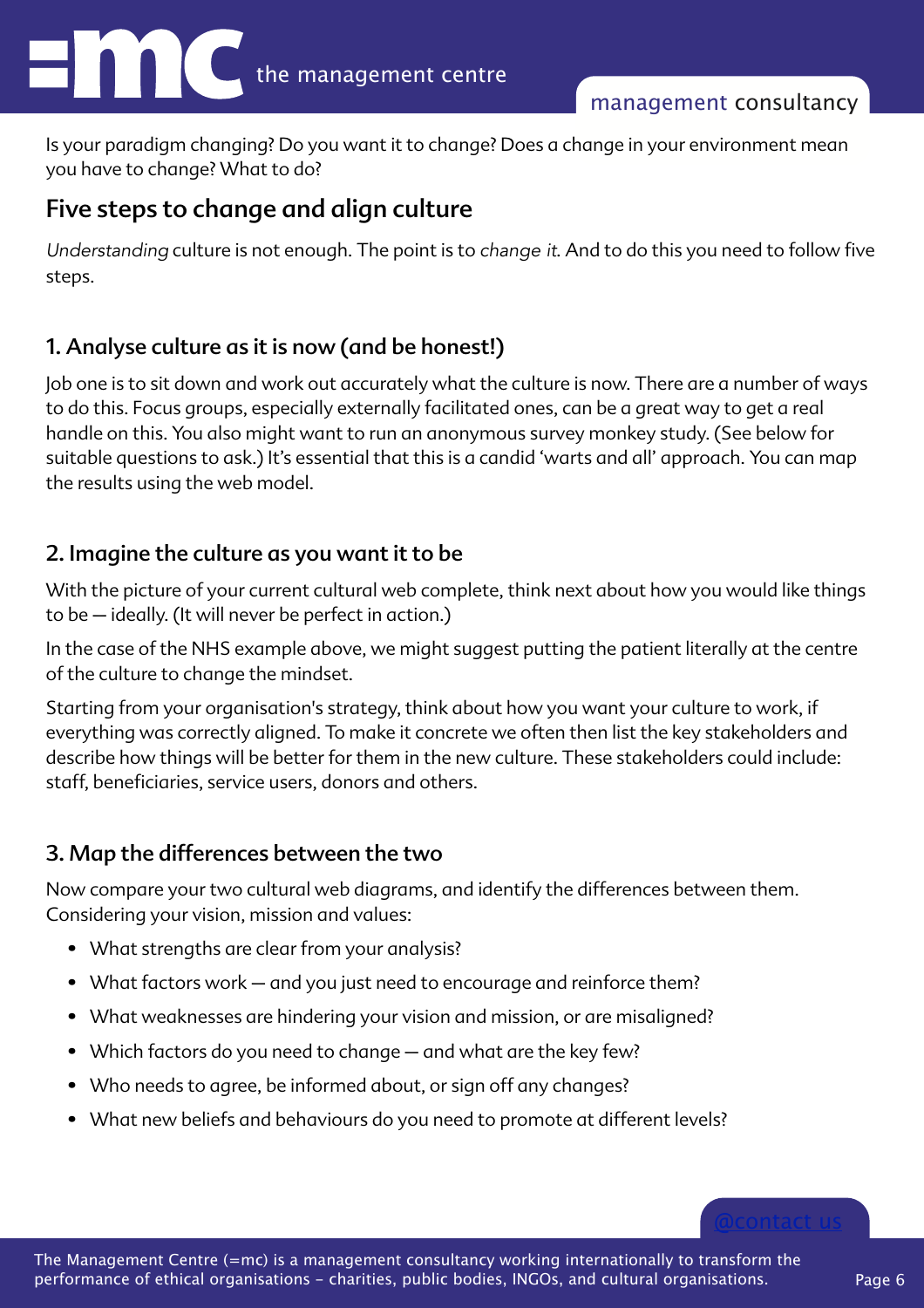#### 4. Make an action plan

You need an action plan to make sure that the culture change actually takes place. This plan should establish:

- The key *issues* to address both to reinforce and change
- *Who* should take action senior commitment to action is essential
- How you will track and *measure* changes
- Explain exactly how this will help deliver strategy and beneficiary payoffs

This plan should ideally be published and available to everyone. (Provided transparency is a part of your culture!)

# 5. Measure differences over time

You need track that your approach was actually implemented and that it has had the desired effect. (So what you do may not have had the impact you hoped for.)

- Put in place a timeline to measure changes in beliefs and associated behaviour over an appropriate period – a week, a month, and a year. (How long depends on the scale and scope of the change.)
- Where's the data to say this produced the results you wanted? Are the key beneficiaries  $$ the donors, the service users, the staff members – experiencing the payoffs that the change

# Questions to help when mapping culture

To undertake the mapping of the actual and desired culture it can help to have some questions to focus your thinking. Start by looking at each element separately, and ask yourself other questions that help you determine the dominant factors in each.

# Stories

- What stories do people tell about your organisation internally and externally?
- What do existing employees talk about when they think of agency history?
- What stories do they tell new people who join the agency?
- What heroes, villains and mavericks appear in these stories?

continues over the page…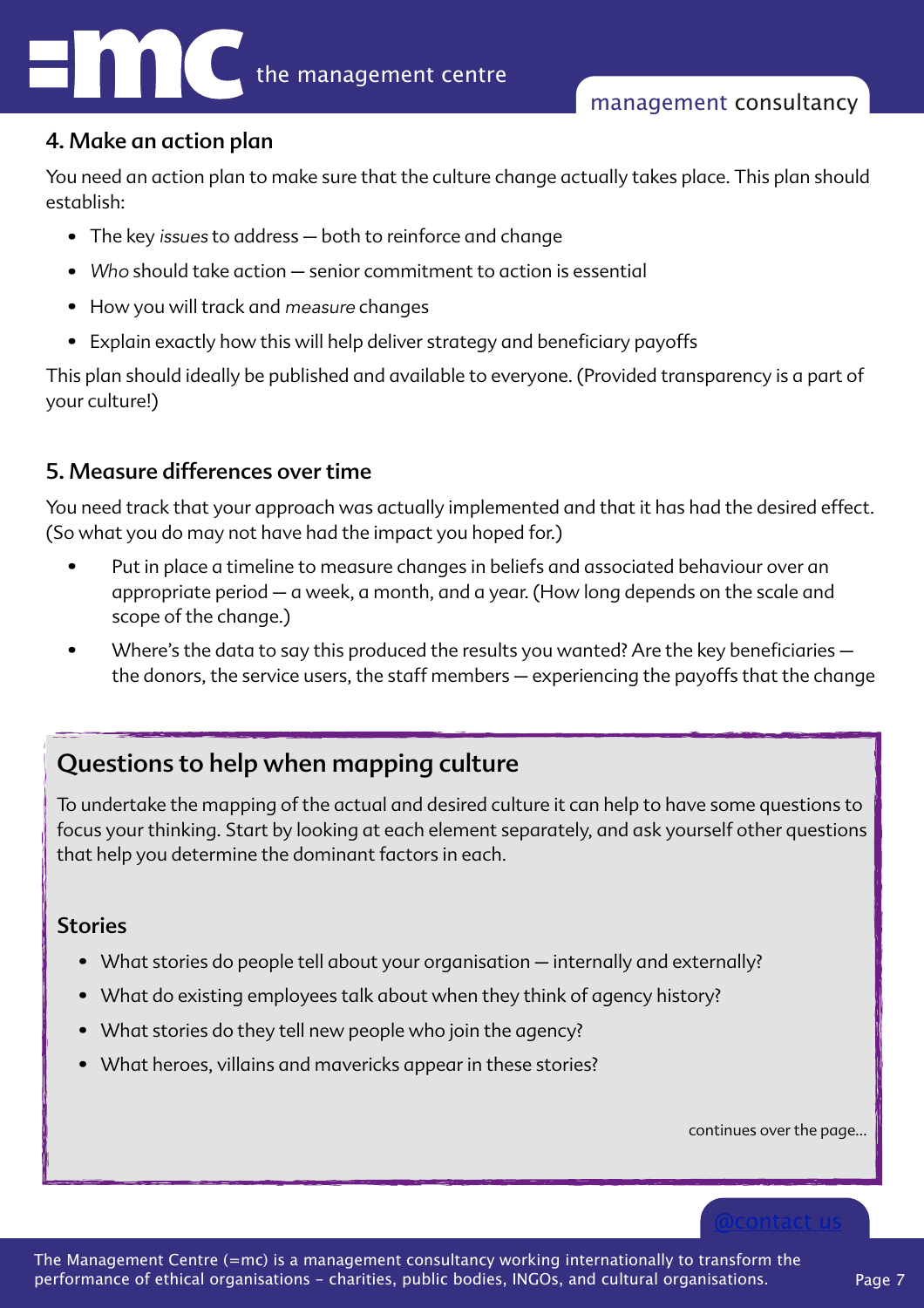Example of an environmental campaigning charity:

- *• "Wow remember the 2012 campaign with the giant puppets outside parliament? That was so cool…"*
- *• Staff members talk about the founders starting the company from home with £500.*
- *• The message is that we always do things in an environmentally conscious way ourselves.*

#### Rituals and Routines

- What do *volunteers* expect when they walk in a hippy welcome or formal receptionist?
- What do *employees* expect when they start a welcome from the CEO or being slotted into a systematic process?
- When a problem is encountered, what rules do people apply when they solve it: act and then ask permission? Or seek permission first?

Example of an environmental campaigning charity:

- *• Donors expect to be kept in touch with campaigns and to be consulted on key issues.*
- *• Employees are expected to work very long hours without complaint or overtime.*
- *• There's lots of talk about values, and especially about how to campaign while living in the real world.*

# Symbols

- Is specific jargon or language used? How well known and usable by everyone is this?
- Are there any obvious status symbols? Or even anti status symbols?
- What's the image of your organisation, from the viewpoints of donors, stakeholders and staff?

Example of an environmental campaigning charity:

- *• We always use cycles to travel to and from work and never cars.*
- *• All of our office supplies are recycled and environmentally friendly.*
- *• The boss wears a jumper and jeans, not a suit.*